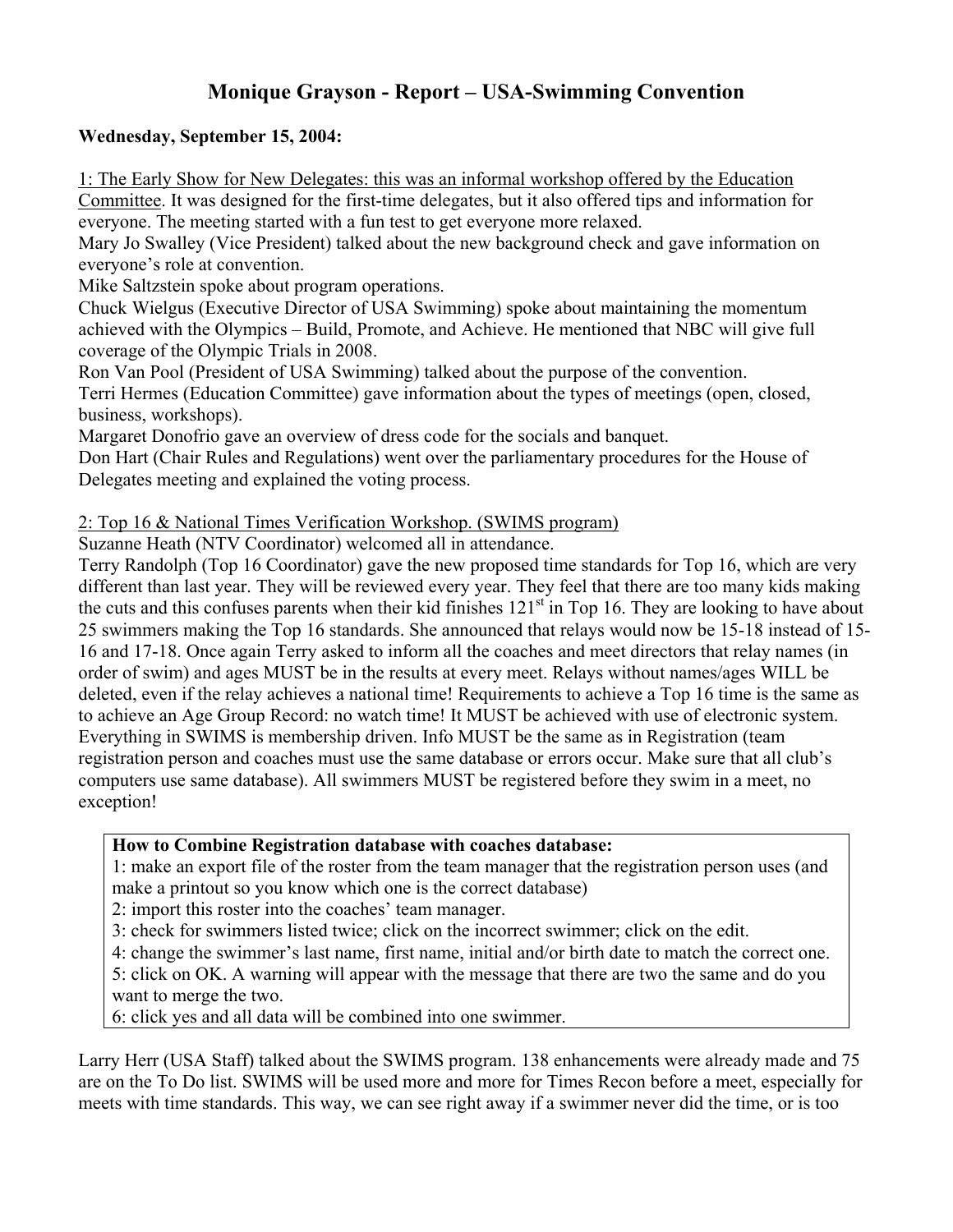slow for a certain meet, or too fast for a meet! Converted times should not be used because they can't be proven.

We were reminded that High School swimming championships must be approved for observation prior to the meets. Swimmers that want their times to be entered in SWIMS must complete request forms prior to the meet.

#### 3: Registration I – Accepting Electronic Registration from Clubs.

Pam Lowenthal (Illinois) talked about ways to get clubs to understand what to do. She explained the importance of SWIMS, and wants people to know what USA-Swimming has done. There were 59 databases and it all went into one to create SWIMS. Registration ID numbers stay with the athletes for their lifetime, so it's important to have it correct right from the start. Consistency in data is above all important. The Clubs database affects National Times, Registration, History, Meet Recon, SWIMS, etc. She gave us a diagram of Reconciliation and explained the reasons for it. Pre-meet Registration Reconciliation is so important! It is easier to fix errors before the meet, rather than after the meet. That's why it is so important that all swimmers ID number be correct and that clubs use one single correct database for registration and meets!

Registrations are effective when the money is received! Swimmers MUST be registered prior entering meets. Unregistered swimmers that swim in a meet must be fined. Swimmers that were registered on another team (even 3 years ago) must fill out the transfer forms.

#### 4: Registration II – Meet Recon.

Open forum on registration and meet recon. Pam went over the importance of reconciliation. Meet directors must send file to LSC registrar at least a week before the meet. Registrar then sends corrections to meet director and to clubs involved. Meet director must then make the changes and corrections before the meet. DO NOT ALLOW SWIMMERS IN A MEET WITHOUT REGISTRATION,

#### 5: Safety/Risk Management Workshop.

Wayne Mitchell ran this workshop about basic aquatic safety and about hazard recognition, accident prevention and rescue. He talked about the goals to educate child care givers, community planners and designers, recreation leaders and personnel, and pediatric & medical program developers. He talked about the importance of assessment, prevention, education, hidden hazards, special environments, supervision.

# **Thursday, September 16, 2004:**

#### 1: Eastern Zone Meeting:

Athletes that swim an event at Speedo Champions Series (Sectionals) can't swim that event at Spring Zone Meet. Introduction of the three candidates applying for the Eastern Zone Director (Ed Dellert, Ellen Johnston and Sharon Power). Reports were made from each committee.

2005 Eastern Zone Spring Meet will take place at GCIT in New Jersey (Middle Atlantic) March 31-April 2, 2005.

Speedo Champions Series: addition of 200 medley and 200 free relays. Time standards – Bonus events – 3 heats of finals.

# 2: Sports Medicine/Sports Science Committee:

Scott Rodeo, MD led the committee meeting.

Network task force on Asthma met in Colorado to discuss the issue of asthma with some coaches.

Network task force on Dietary Supplements will meet in April 2005.

The Science and Technology Research Grants program has been launched. Applications are due to USA-Swimming by October  $1<sup>st</sup>$ . There are internships available for the Grand Prix meets.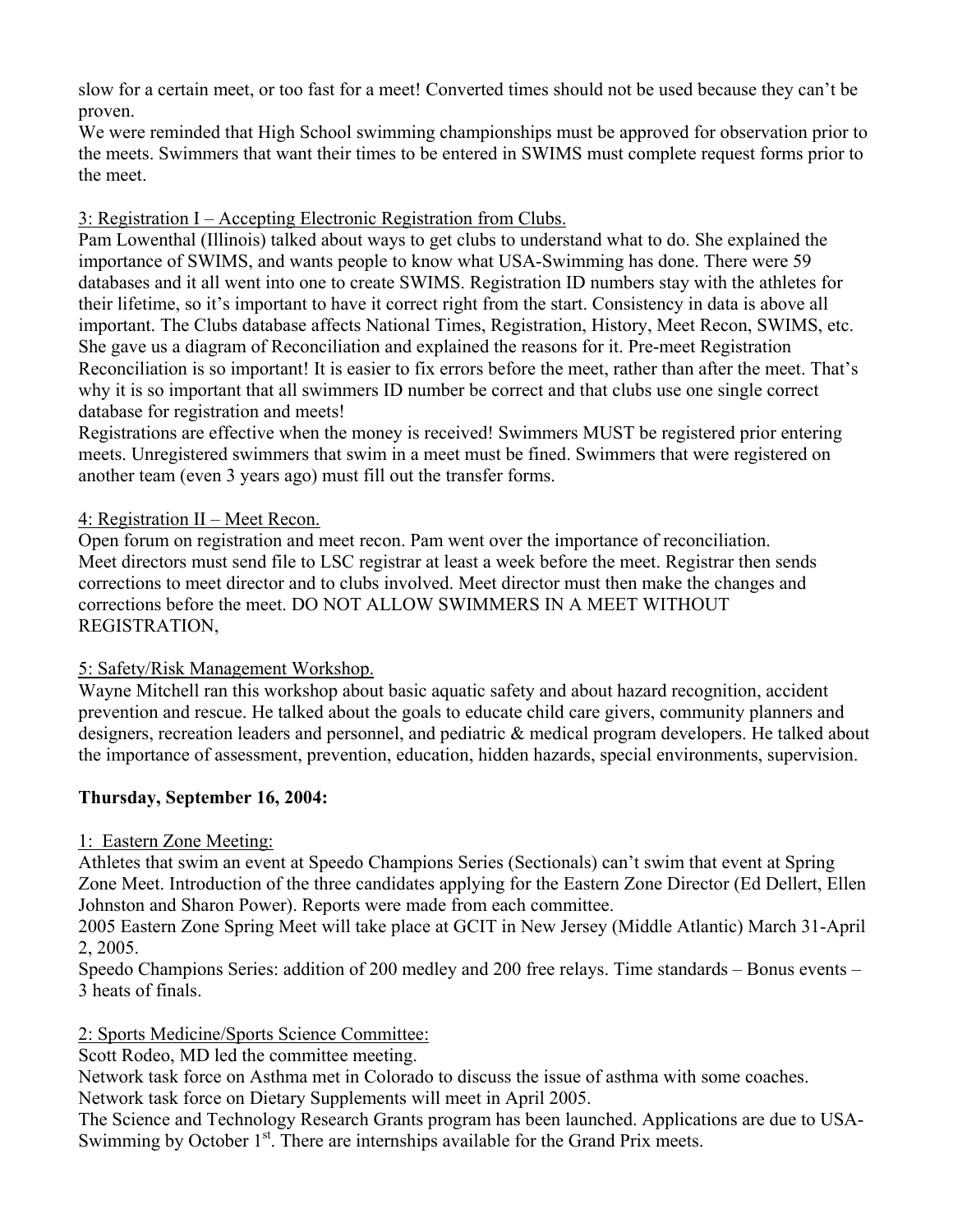Report on trips (Junior Team to Australia and Olympic Games in Athens). Australia: upper respiratory infections/sinusitis/jet lag/diarrhea/gastroenteritis Athens (and OT): shoulder problems/jet lag/fatigue/type 1 diabetes/cardiac condition Challenge with doping control scheduling of blood testing and urine testing We viewed a presentation on the athletes before and during the Games: life in the village, medical facilities, etc.

#### 3: Registration Forum – Open discussion

Pam Lowenthal led the forum.

LSC's problems with cooperation from other LSC's registrars. We are global and must work together. Make sure clubs cleanup their database once told of errors. Be specific about explaining errors to clubs. Importance of relationship between registration and NTV.

#### 4: LSC Age Group Chairs Workshop

"What if kids pressured us like we pressure them" videos from Canadian Hockey League. Can USA-Swimming do something like that for our parents!

Participants were divided in groups for a first workshop: We went over many topics: How many people does each LSC have in their Age Group Committee? Issues between High School and USA-Swimming: frustration between HS and USA-S. We went over ideas from each LSC to improve Age Group programs. Does your LSC have "job description" and gives info to new Age Group Chair? Parents Education (Swimposium). Suggestion: have seasoned parents educate the newer parents.

Long discussion on meet format. What to do to make it more **fun** for the swimmers. There were discussions about swimmer retention, especially boys 11-12 and 13-14, about camps, about age up rule (a killer for some kids).

There will be an Age Group conference in Colorado Springs in late April or Early May.

# 5: USAS Insurance Welcome Reception.

# **Friday, September 17, 2004:**

# 1: Tricks, Tips, & Traps – Club & LSC Financial Management

Club organization: Profit vs. Not-For-Profit.

Requirements for Not-for-Profit Status – must apply for IRS recognition under 501-C-3

Filing requirements for not-for-profit status.

Fundraising and marketing, advertising.

Employee vs. Independent contractor

Information Reporting: contributions/donations, paid officials (1099 if receive more than \$600, investment policies.

Internal control (segregation of duties; require 2 signatures on checks; require monthly financial reporting; require annual audit/review of financial statements and/or transactions.

Rising interest rates and bond returns: don't underestimate the impact of rising interest rates on the performance of bonds or bonds funds. Look at previous periods of rising interest rates and its impact on any investment you own or are considering.

# 2: Best Practices for LSC Web Masters: Ed Dellert & John Lorimer

Question about privacy when posting USS ID# online – do not give more info than what they need. Presentation by Tom from Hy-Tek about Team Manager Online: what is it and how does it work. (\$60 per year for a club - \$500 per year for an LSC). TM online gives the ability to upload information about swimmers right from TM directly to the web. From their home computers, swimmers, parents, and officials can then view Team Rankings, any swimmer's Best Times (with splits), meet entries for